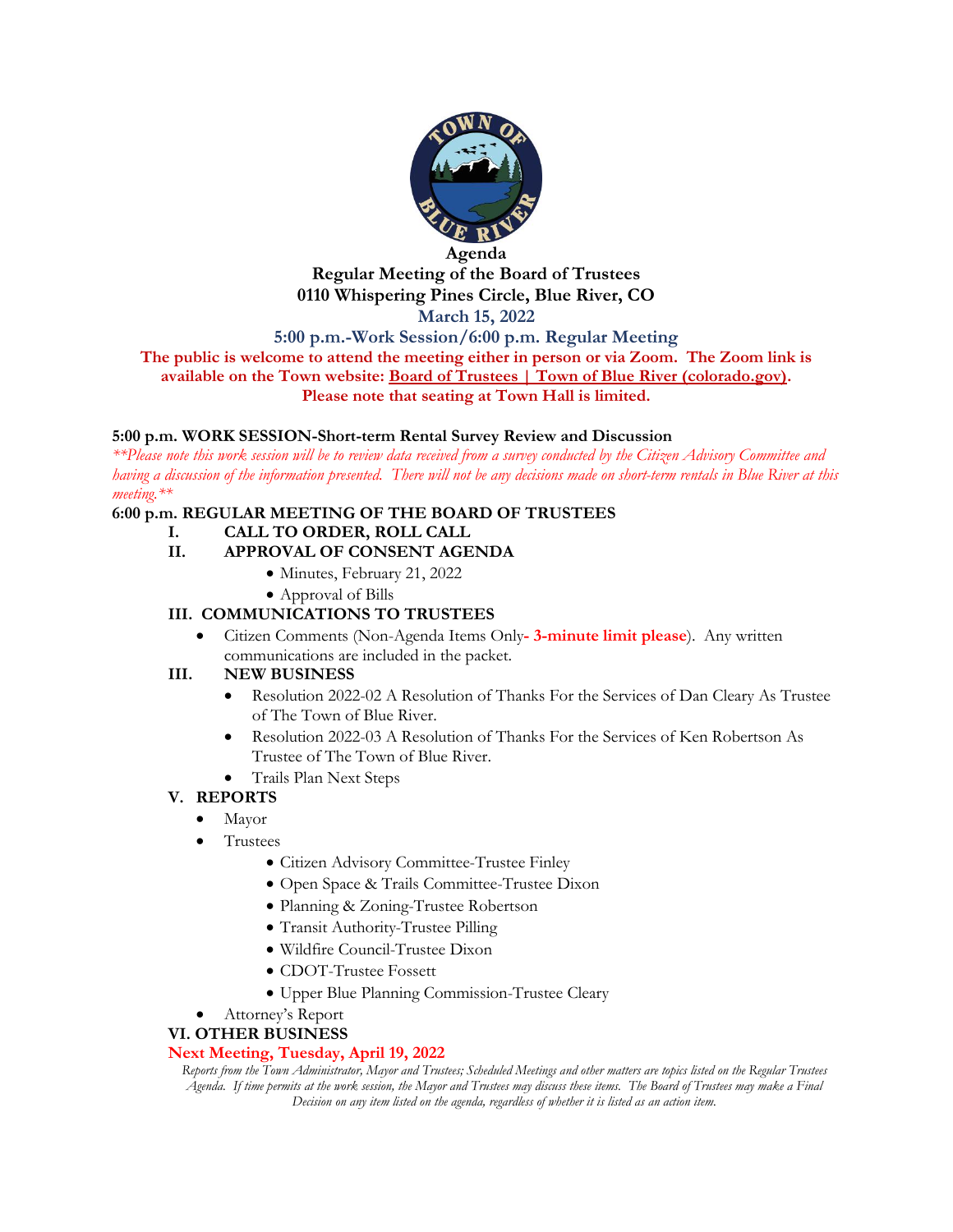

# Town of Blue River

# **Citizen Advisory Committee & Staff Short-term Rental Survey & Recommendations March 9, 2022 Submitted By: Blue River Citizen Advisory Committee & Town Manager Michelle Eddy**

Due to the pending election, it is recognized this information is for discussion purposes and any further actions and discussions will be conducted after the April 2022 Election. The information below is a summary and suggested recommendations for discussion by the Board of Trustees. The full survey and responses are available on the website and attached separately.

#### **Recommendations:**

The Citizen Advisory Committee recommends the Board of Trustees monitor how the surrounding communities handle the changes and design final decisions. It is recommended to spend more time to evaluate the data before any decisions are made. The Committee would like additional time to review the comments.

- Recommendation to increase short-term/lodging license fees to the following:
	- $\degree$  \$500/year
	- o It is recommended that this be the flat fee and there be no reduction for renewals.
	- o It is further recommended that the fee be applied regardless of when the license is pulled and is renewable on by January 1st each year upon submission of a successful renewal application.

Recommendation for licenses to be voided or denied renewal:

- *\*\*These recommendations are above and beyond the current regulations\*\**
	- o Failure to submit lodging taxes to both the State of Colorado (8.875%) AND the Town of Blue River (3.4%). It is the homeowner's responsibility to remit the taxes properly. There is no agreement with Airbnb nor VRBO to remit the 3.4% on their behalf.
	- o Failure to rent and utilize the license for a period of less 5 days/year.
		- It is recommended that a license not be renewed for a period of one (1) year for not being utilized or in violation of remittance of lodging taxes.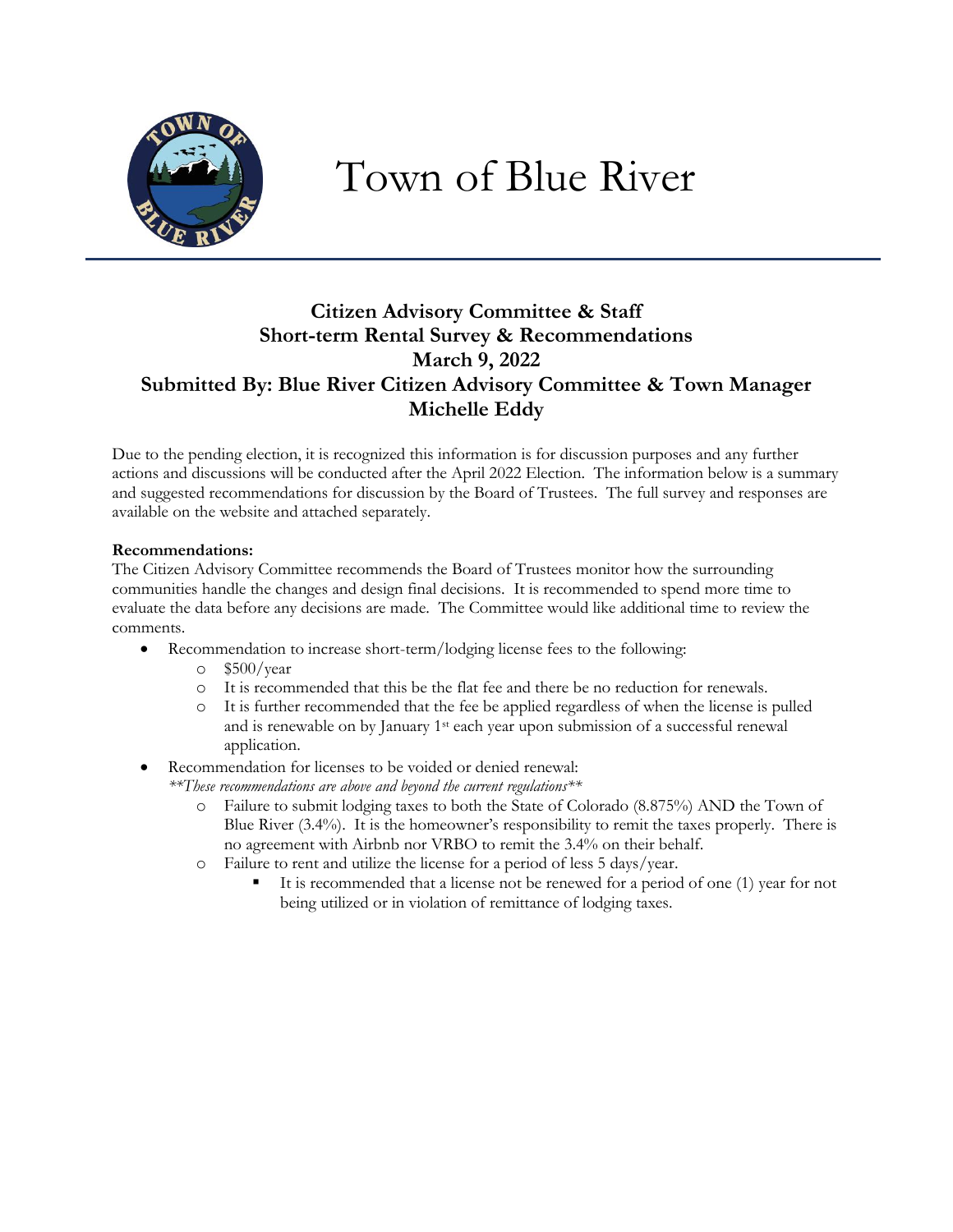

# Town of Blue River

# **Staff Report Short-term Rental Update March 9, 2022 Submitted By: Michelle Eddy, Town Manager**

# **Statistics**

| Issued by Year |                                                                               |
|----------------|-------------------------------------------------------------------------------|
| 2016           | 72 *Previous number included previous years prior to Town taking over program |
| 2017           | 20                                                                            |
| 2018           | 28                                                                            |
| 2019           | 24                                                                            |
| 2020           | 31                                                                            |
| 2021           | 49                                                                            |
| 2022 YTD       | 23                                                                            |

**Total Active Licenses as of 3/9/22: 183**

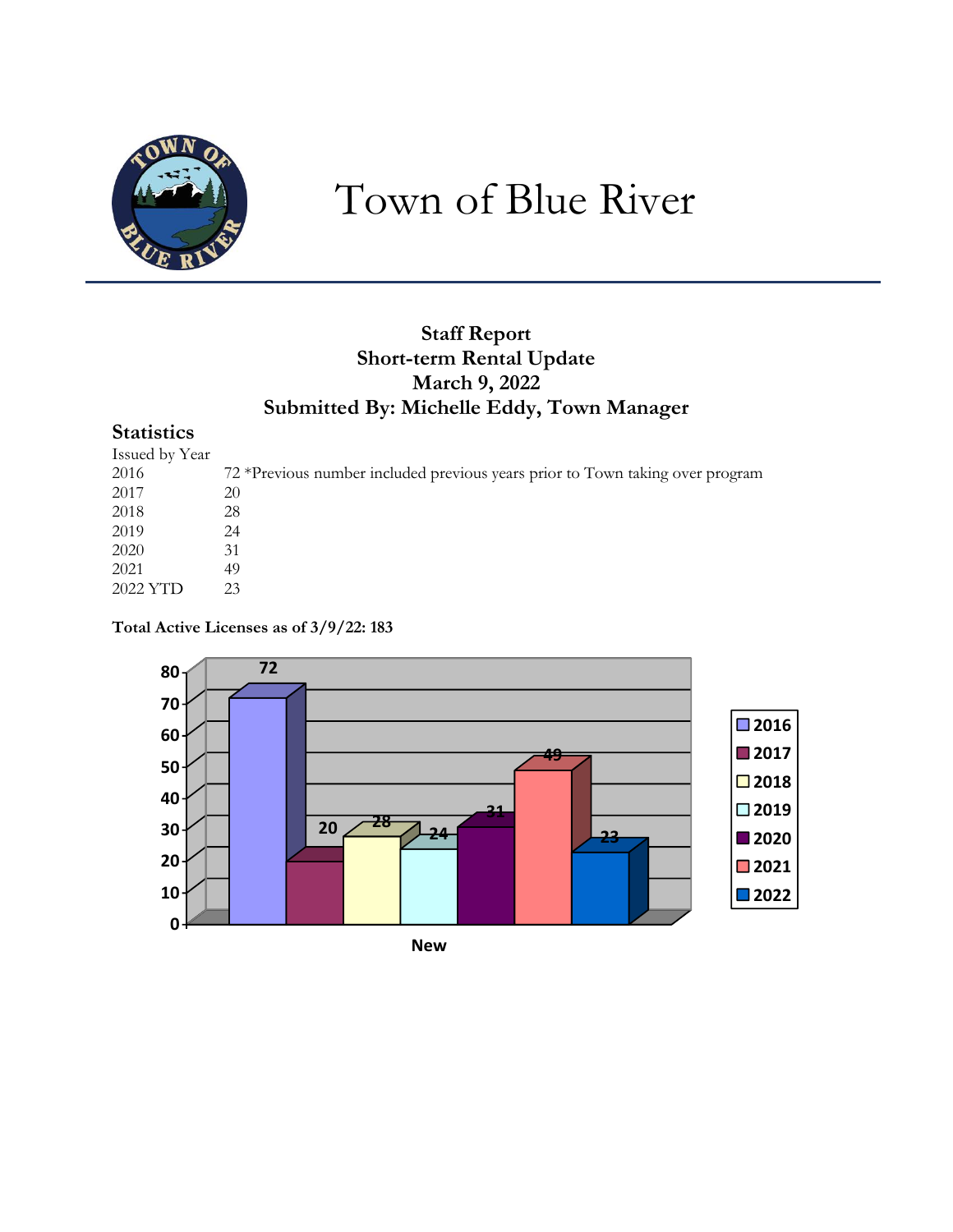## **New (never rented before) Licenses by year:**

- $\bullet$  2017-20
- $2018 25$
- $\bullet$  2019-20
- 2020-25
- $2021-43$
- $\bullet$  2022-14

## **License turnover (STR one owner to the next):**

- $\bullet$  2017-0
- $2018-3$
- 2019-4
- 2020-6
- $\bullet$  2021-6
- $2022 7$

## **License Cancellations:**

 $\bullet$  2022-2

| Total Housing Units Per 2020 Census:                                                                                    | 761      |
|-------------------------------------------------------------------------------------------------------------------------|----------|
| Total Housing Units Occupied Full Time Per 2020 Census:                                                                 | 350      |
| Percent Full Time Per Census:                                                                                           | 46%      |
| Percent Full Time Based on Address:                                                                                     | $32\%$   |
| Population per 2020 Census:                                                                                             | 877      |
| Build Out:                                                                                                              | $90\%$   |
| Percentage of STR's in Blue River                                                                                       | $2.4\%*$ |
| *This is based on built lots and does not include vacant lots or lots owned by a municipality, HOA or special district* |          |

## **Current Regulations**

Occupancy: 2 people per bedroom plus 2 Registration New: \$200 Renewal: \$150

#### Taxes

Total: 12.275% (8.875% State of Colorado; 3.4% Town of Blue River Lodging Tax)

# **Annual Revenue**

| Year | <b>Sales Tax</b> | <b>Lodging Tax</b> |
|------|------------------|--------------------|
| 2016 | \$264,757.05     | \$123,742.00       |
| 2017 | \$237,468.92     | \$126,585.55       |
| 2018 | \$286,968.54     | \$155,511.07       |
| 2019 | \$425,616.72     | \$166,883.33       |
| 2020 | \$842,141.13     | \$176,339.81       |
| 2021 | \$844,558.23     | \$228,743.34       |
| 2022 | \$113,489.49     | \$87,666.16        |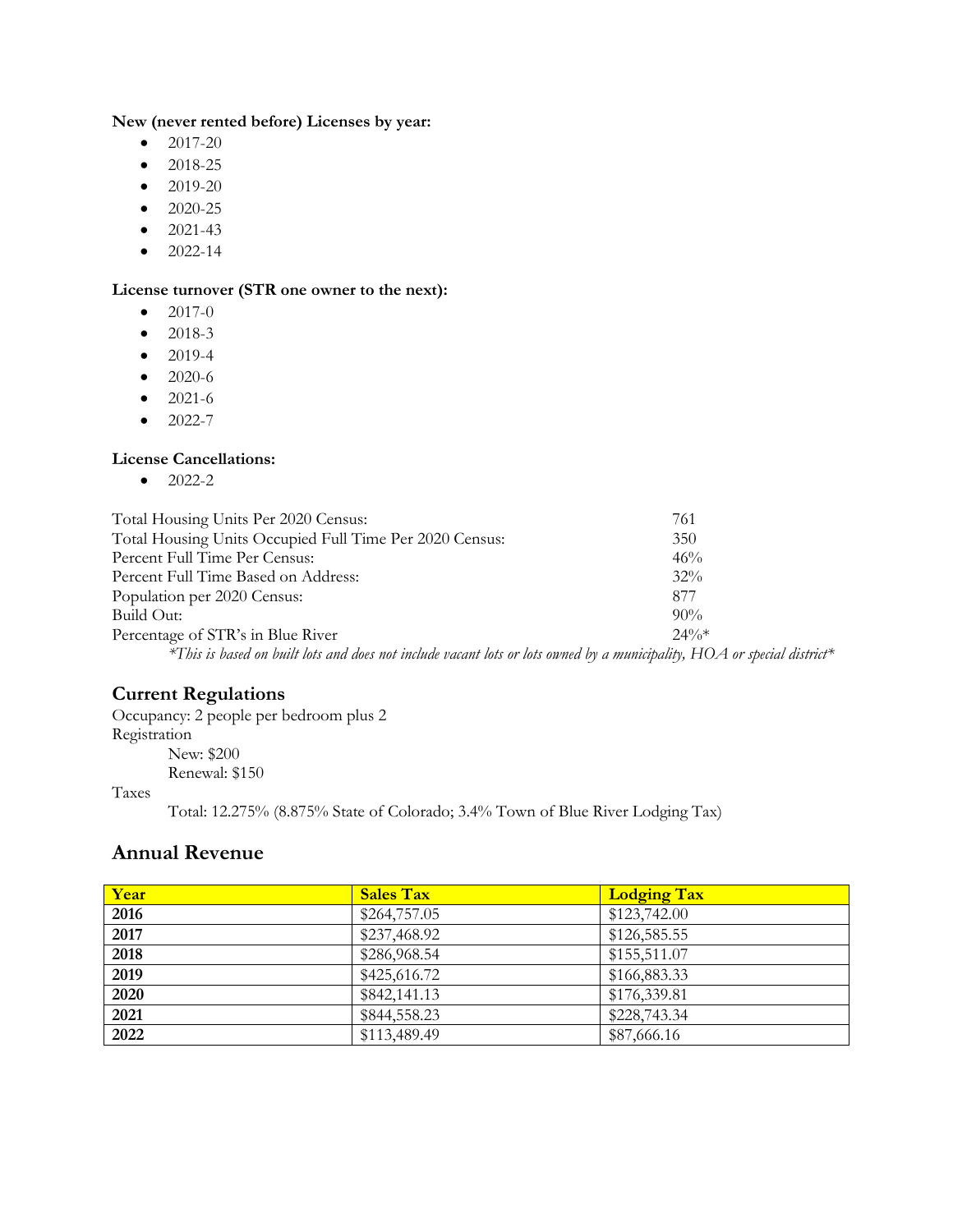| Subdivision              | <b>Buildable Lots</b> | # STR                   | $\%STR$      | $%$ Build        | $%$ Full- |
|--------------------------|-----------------------|-------------------------|--------------|------------------|-----------|
|                          |                       |                         |              | Out              | Time Res. |
| 96 Sub                   | 41                    | $\overline{7}$          | 19%          | 90%              | 30%       |
| 97 Sub                   | 49                    | $\overline{8}$          | 20%          | 82%              | 43%       |
| Aspen View               | 20                    | $\overline{5}$          | $31\%$       | 80%              | 19%       |
| <b>Blue Rock Springs</b> | 54                    | $\overline{12}$         | 24%          | 93%              | 44%       |
| <b>Bryce Estates</b>     | $\overline{7}$        | $\overline{0}$          | $0\%$        | $\frac{1}{57\%}$ | 25%       |
| Clyde Lode               | $\overline{2}$        | $\theta$                | $0\%$        | 50%              | $0\%$     |
| Coronet                  | 40                    | $\overline{9}$          | 30%          | 75%              | 33%       |
| Crown                    | 72                    | 19                      | $29\sqrt{0}$ | $92\%$           | 35%       |
| <b>DOT</b> Condo         | 37                    | 5                       | $14\%$       | 100%             | 27%       |
| <b>DOT</b> Placer        | $\overline{4}$        | $\overline{0}$          | $0\%$        | 50%              | 100%      |
| Golden Crown             | $\overline{8}$        | $\mathbf{1}$            | 20%          | 63%              | 20%       |
| Lakeshore                | 43                    | 9                       | 23%          | 93%              | 30%       |
| Leap Year                | 23                    | $\overline{5}$          | 24%          | $91\%$           | 52%       |
| Louise Placer            | $\overline{11}$       | $\overline{2}$          | 25%          | 73%              | 13%       |
| McCullough Gulch         | $\overline{7}$        | $\mathbf{1}$            | 33%          | 43%              | 33%       |
| Misc Sec TR7-77          | $\overline{23}$       | $\theta$                | $0\%$        | $22\%$           | 40%       |
| Land                     |                       |                         |              |                  |           |
| Mountain View            | $\overline{46}$       | $\overline{12}$         | 27%          | 96%              | 36%       |
| New Eldorado Sub         | 11                    | $\mathfrak{Z}$          | 38%          | 73%              | 63%       |
| New Eldorado             | $\overline{9}$        | $\overline{1}$          | $11\%$       | 100%             | 67%       |
| Townnhome                |                       |                         |              |                  |           |
| Pennsylvania             | $\overline{2}$        | $\overline{0}$          | $0\%$        | 100              | $0\%$     |
| Canyon                   |                       |                         |              |                  |           |
| Pennsylvania             | 1 open space          | $\theta$                | $0\%$        | $0\%$            | $0\%$     |
| Canyon                   |                       |                         |              |                  |           |
| Pomeroy                  | $\mathbf{1}$          | $\theta$                | $0\%$        | $0\%$            | $0\%$     |
| Rivershore               | $\overline{8}$        | $\overline{0}$          | $0\%$        | 50%              | 25%       |
| Royal                    | 71                    | 13                      | 19%          | 94%              | 39%       |
| Sherwood Forest          | 87                    | 15                      | 19%          | 90%              | 24%       |
| Silverheels              | 6                     | $\mathbf{1}$            | 25%          | 67%              | 25%       |
| Spillway                 | $\overline{21}$       | $\overline{\mathbf{3}}$ | 16%          | 90%              | 26%       |
| Spruce Valley            | $\overline{65}$       | $\overline{0}$          | $0\%$        | 68%              | $11\%$    |
| Ranch                    |                       |                         |              |                  |           |
| Sunnyslope               | $\overline{35}$       | $\overline{12}$         | 40%          | 86%              | 47%       |
| <b>Timber Creek</b>      | 79                    | 26                      | 38%          | 87%              | 10%       |
| Estates                  |                       |                         |              |                  |           |
| Wilderness               | $\overline{57}$       | 14                      | 25%          | 96%              | 38%       |

## **Percentage of STRs by Subdivision**

# **General Statistics**

- "Local" Breckenridge, Dillon, Frisco or Silverthorne addresses with STR License: 24 or 13%
- New Construction homes obtaining a STR License upon completion of home: 8 out of 43 new construction 2016-2021. (19%).
- 24 out of 57 home sales in 2021 obtained a STR License 42%.
- 27/183 are listed in a name of a Trust/LLC/Ltd. Partnership 15%
- Short-term Rental Licenses are issued to the entire home as ADU's are not allowed.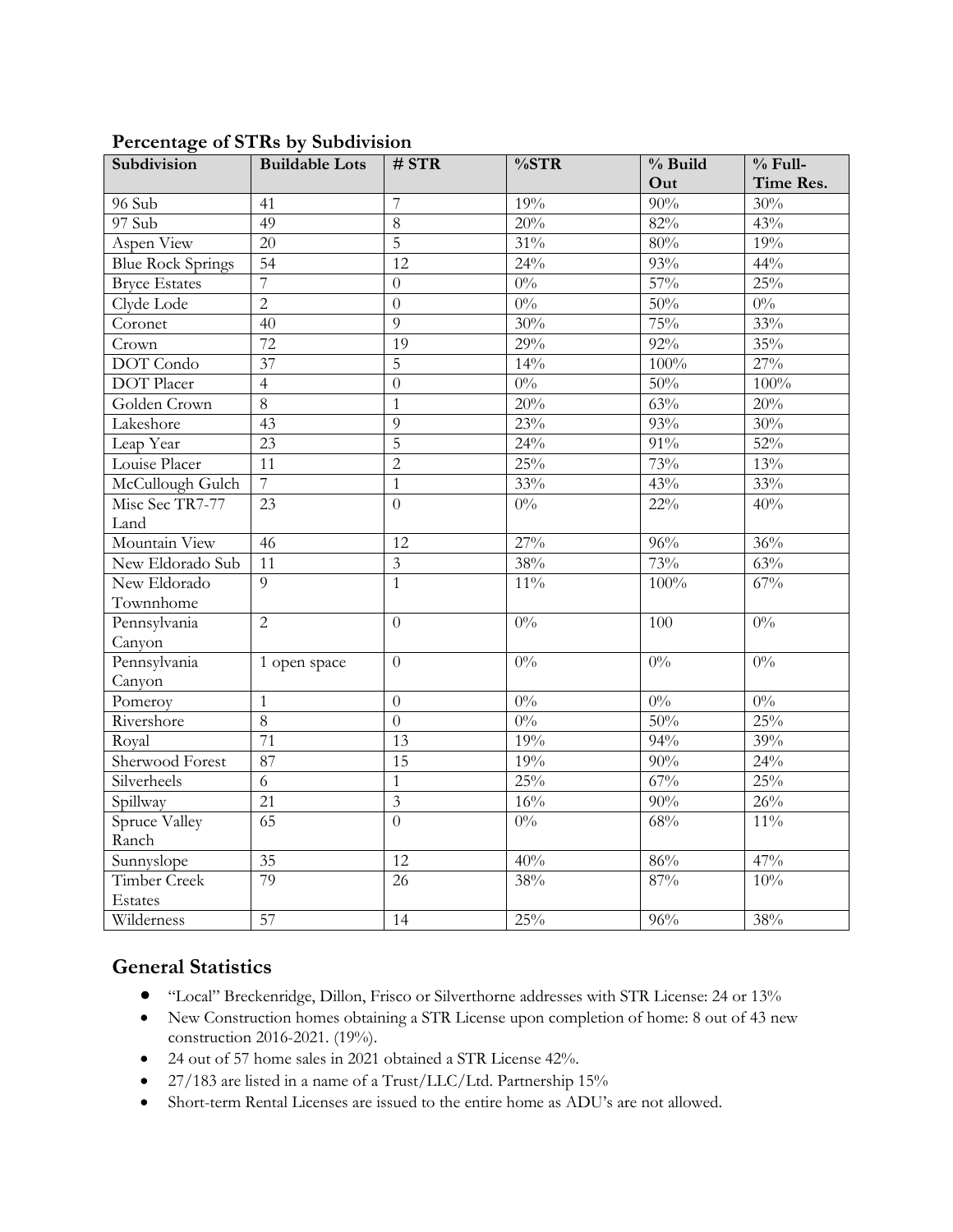# **Code Violations 2015-Present (3/9/2022)**

| <b>Total Violations:</b>                                   |        | 258         |
|------------------------------------------------------------|--------|-------------|
| Violations for STR's while licensed as an STR:             |        | $106(41\%)$ |
| $*2$ out of 5 code violations 2/1/22-3/9/22 were for STRs* |        |             |
| Percentage of Repeat Offenders:                            | $>1\%$ |             |

#### **Violations By Type Associated with STR in order of violation:**

- Trash-majority
- Parking
- Occupancy Violation
- Noise
- Occupancy during Public Health Order

| <b>2021 Code Violations:</b>                | -27   |
|---------------------------------------------|-------|
| 2022 Code Violation through 1/31/22         | 10    |
| <b>Total Police Calls 2021:</b>             | 1.945 |
| *Less than 1% is related to code violations |       |

#### **2021 Stas**

**10 out of 27 code violations (37%) were related to short-term rentals. Estimated cost for Police response is 15 minutes of time \$6.25 per violation. Estimated 2021 Police expense: \$62.50.**

## **Cost Analysis**

## **Expenses-Annually**

|       | Variable Expenses directly related to STR |            |
|-------|-------------------------------------------|------------|
|       | Police Time                               | \$62.50    |
|       | Administration Time                       | \$3,900.00 |
| Total |                                           | \$3,962.50 |

#### **Expenses that exist with or without STR**

- Fuel
- Staff (Administration/Police)
- Road Maintenance

#### **Revenue-2021**

| <b>Total Revenues associated with STRs</b>          | \$1,097,857.36 |  |
|-----------------------------------------------------|----------------|--|
| Lodging Registrations                               | \$24,555.79    |  |
| Lodging Tax                                         | \$228,743.34   |  |
| Sales Tax (includes businesses & lodging sales tax) | \$844,558.23   |  |

Road Maintenance Expense 2016 \$76,511.60 Capital in 2017-paid for out of operating and not dedicated funding\$305,714.10

Road Maintenance Expense 2021 \$98,801.67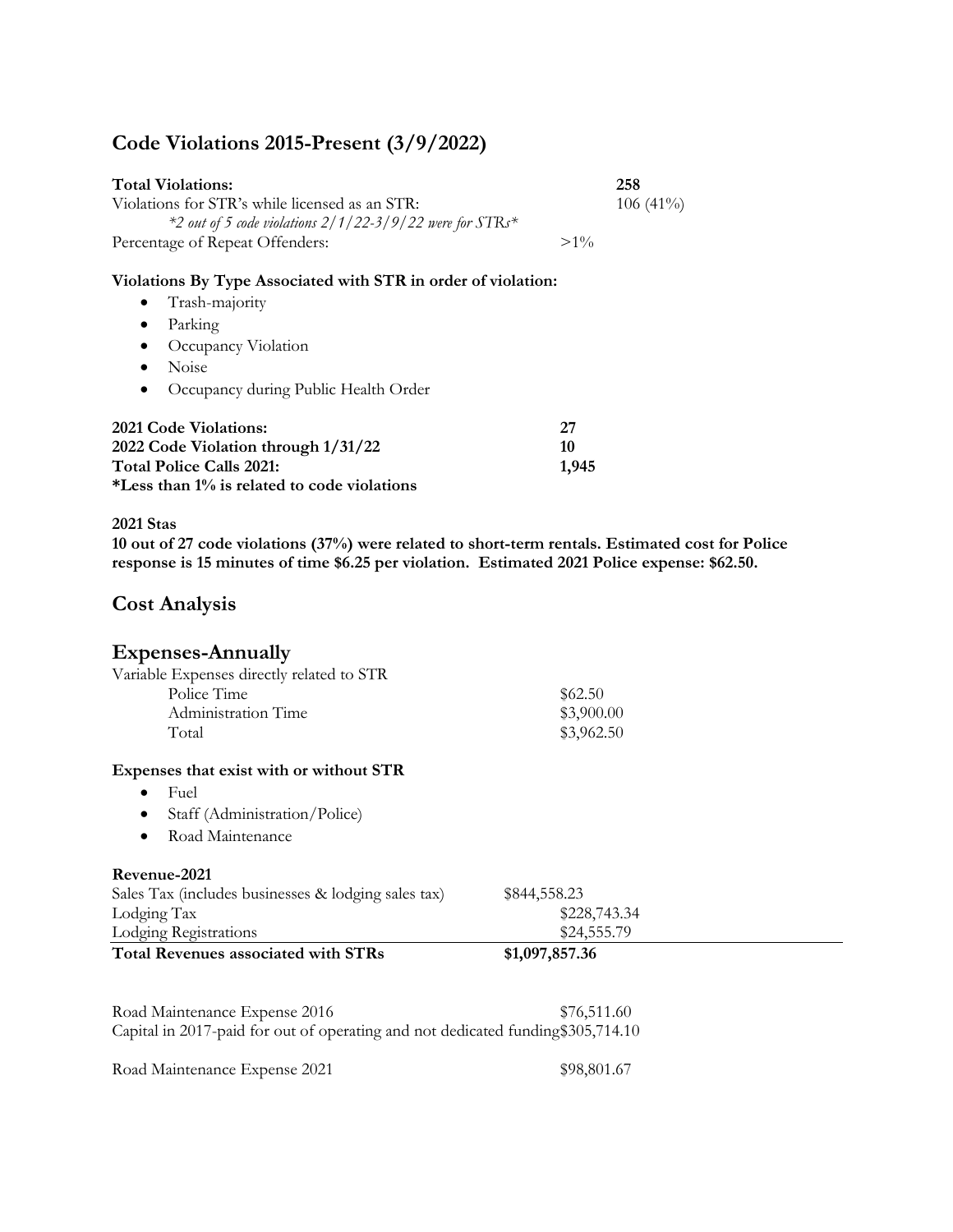# **Revenue benefits from increased Sales & Lodging Taxes**

- Additional Police Staff
- Town hall Expansion for garage and office space
- Dedicated Road Funding through 2021 \$535,367.50 • Funds from Operating dedicated to move to Capital 2022 \$400,000.00
- Funds dedicated to Hwy 9 Recreation Path 2022 \$50,000.00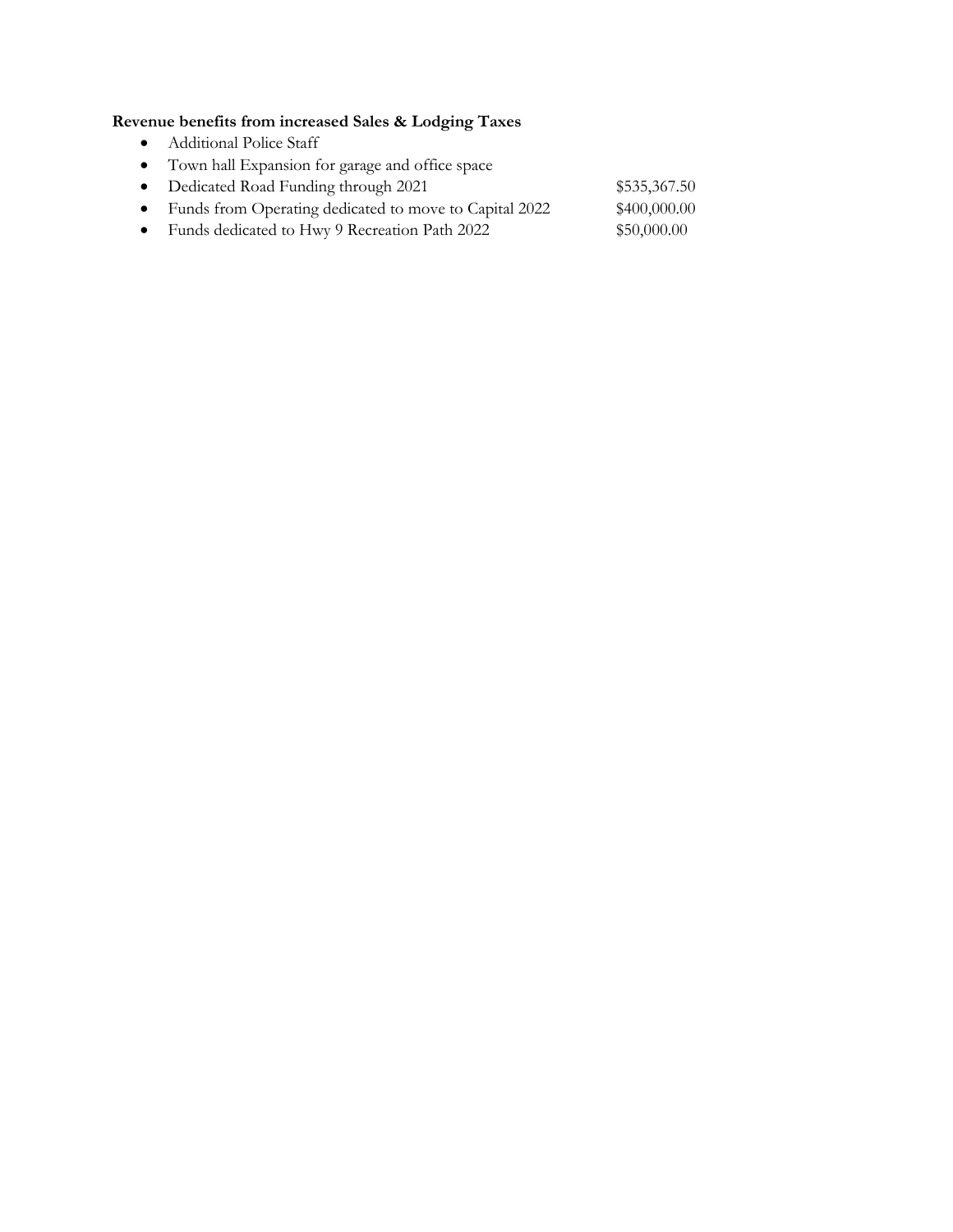

## **Minutes Regular Meeting of the Board of Trustees 0110 Whispering Pines Circle, Blue River, CO February 21, 2022**

### **5:00 p.m.-Work Session/6:00 p.m. Regular Meeting**

### The Trustees met via Zoom.

#### **5:00 p.m. WORK SESSION-Chapter 16 Land Use Code**

- Attorney Widner guided the Board through the proposed new Chapter 16 Land Use Code. It was noted that the Land Use Code is one of the biggest documents in the Town Code. It includes zoning; design and development standards; development and improvement application and subdivision regulations. The land use code has the single biggest impact on the community.
- This will improve consistency and as the town evolves it is necessary to have a clear and consistent code, policies and regulations.
- The Trustees will review and revise and then send to Planning & Zoning Commission for their final recommendation back to the Trustees for approval. It was noted, that the Town Attorney and Town Manager with information on observations from PZ meetings helped shape the draft presented
- Section 1:
	- o Land Use Code General Provisions.
		- It is the "backbone" of the code moving forward. Much of this was inner dispersed throughout the existing code. This allows for the interpretation of the intent of the code. Much of it refers to natural character and conditions that exists today. This was intended to protect the character of the town moving forward. It discusses how it's applied to property.
		- This section includes information on Private Covenants which is not common. It states that the Town recognizes private covenants. Attorney Widner notes this is unique to Blue River.
		- Trustee Cleary commented he would like to submit comments on the document understanding his time on the Board is coming to an end. He asked a questions about the transitional district and the difference between PRD and PUD.
		- Discussion to have all comments to come in written format to the Town Manager and Attorney to go through and then bigger items around policy discussion to be discussion in work sessions.
		- Attorney Widner provided information on what should be discussed by the group and closely reviewed:
			- Appeals process
			- Buildable area-area that show setbacks; easements; access roads; municipal roads; river easements. It basically defines area that may be built on. Noting accessory uses may be outside buildable area but defined what that includes.
			- Information on non-conforming issues. This addresses how to work with items that were once legal but when regulations changes, it then becomes illegal but is in fact non-conforming.
			- The Zoning Code is the current zone districts and potential future zone districts. This includes mixed use similar to PUD but defines what mixed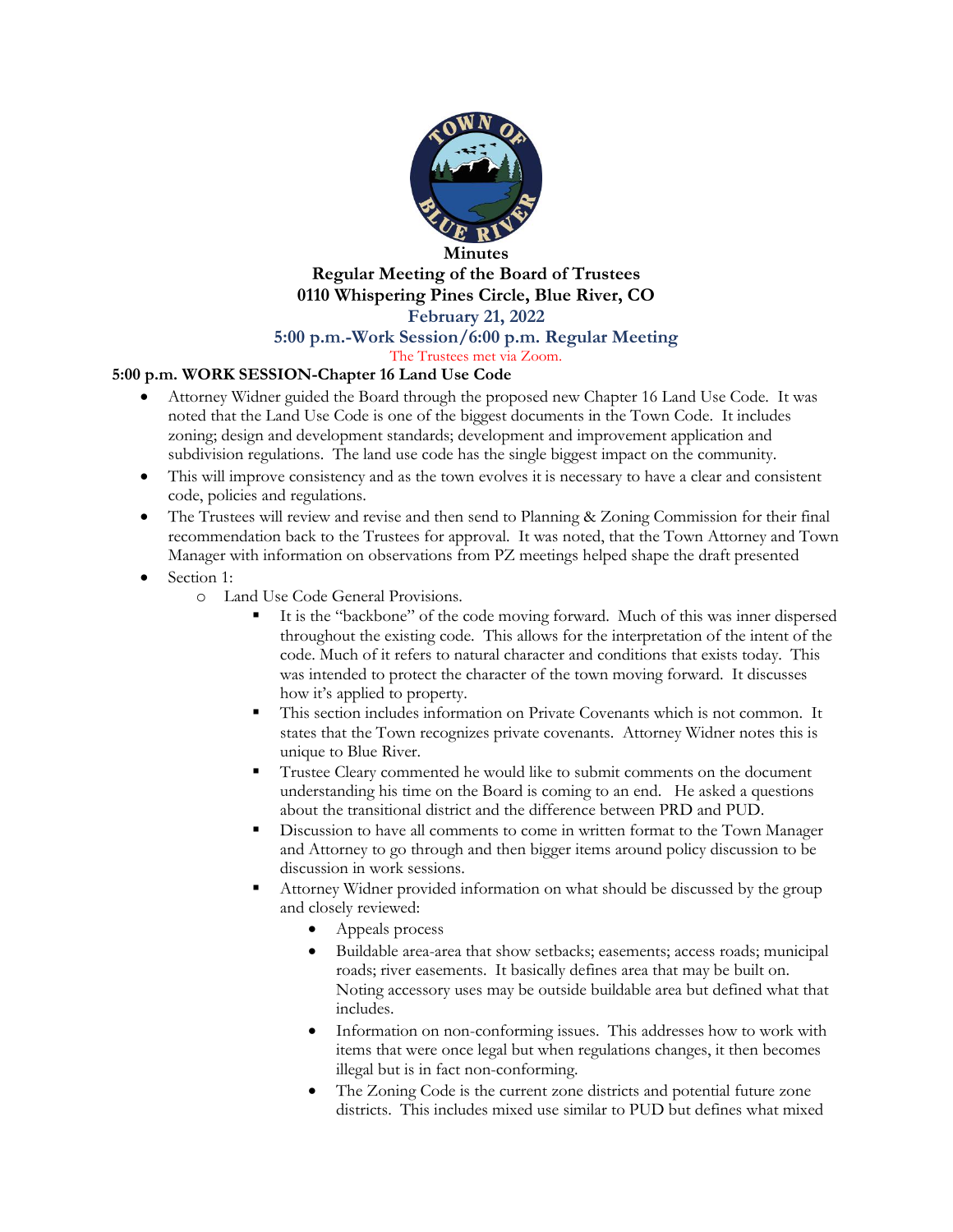use allows and when it applies. It does address issues that were not addressed in the code that by law must be included including group homes and child care facilities. This includes a use section to define what types of uses are allowed. It also includes a zoning variance process to address when zoning unreasonably restricts use of property.

- o Trustee Cleary suggested a rural mountain residential zoning for larger properties similar to the code adopted by the county. This would be primarily applied to annexations.
- o It was discussed to add in this type of option for annexations to help preserve the area around the town.
- 16 B replaces the Architectural Guidelines and expands on it**.** It includes use and architecture.
	- o Buildable area; accessory improvements (everything other than the primary home or garage); environmental regulations; sign code; design standards and colors; and a design pallet that determines the type of home designs allowed in the code.
- 16 C-development and improvement applications. This section discusses the administrative side of the code.
- Chapter 17 already exists but the chapter will be reviewed for consistency with the rest of the code.
- Attorney Widner noted that a street design standard section must be added.
- Trustee Cleary noted the great effort and appreciated the work by the Town Attorney and Town Manager. He did offer alternate verbiage for Chapter 17 as it pertains to subdivision of an existing lot versus a moratorium on all lots. It would provide a better definition for what is allowed.
- It was noted that this code, while similar provisions exist, is unique for Blue River and not copied from other communities.
- o Next steps. Anyone with suggestions or questions on items should email the Town Manager and Town Attorney. Any policy questions on the above should be put in writing for discussion at future work sessions.
- o The Town Attorney noted policies to discuss: temporary/tarped structures prohibitions and section on recreational amenities (tennis courts; swimming pools).

## **6:00 p.m. REGULAR MEETING OF THE BOARD OF TRUSTEES**

## **IV. CALL TO ORDER, ROLL CALL**

- Mayor Babich called the regular meeting of the Board of Trustees to order at 6:12 p.m.
- Roll Call
	- Toby Babich, Mayor
	- Dan Cleary
	- Joel Dixon joined at 5:23 p.m.
	- Kelly Finley
	- Mark Fossett
	- Ted Pilling

Trustee Ken Robertson was excused. Also present: Town Manager Michelle Eddy; Town Attorney Bob Widner

## **V. APPROVAL OF CONSENT AGENDA**

- Minutes, January 18, 2022
- Approval of Bills-\$49,826.35
	- Trustee Finley moved and Trustee Fossett seconded to approve the consent agenda. Motion passed unanimously.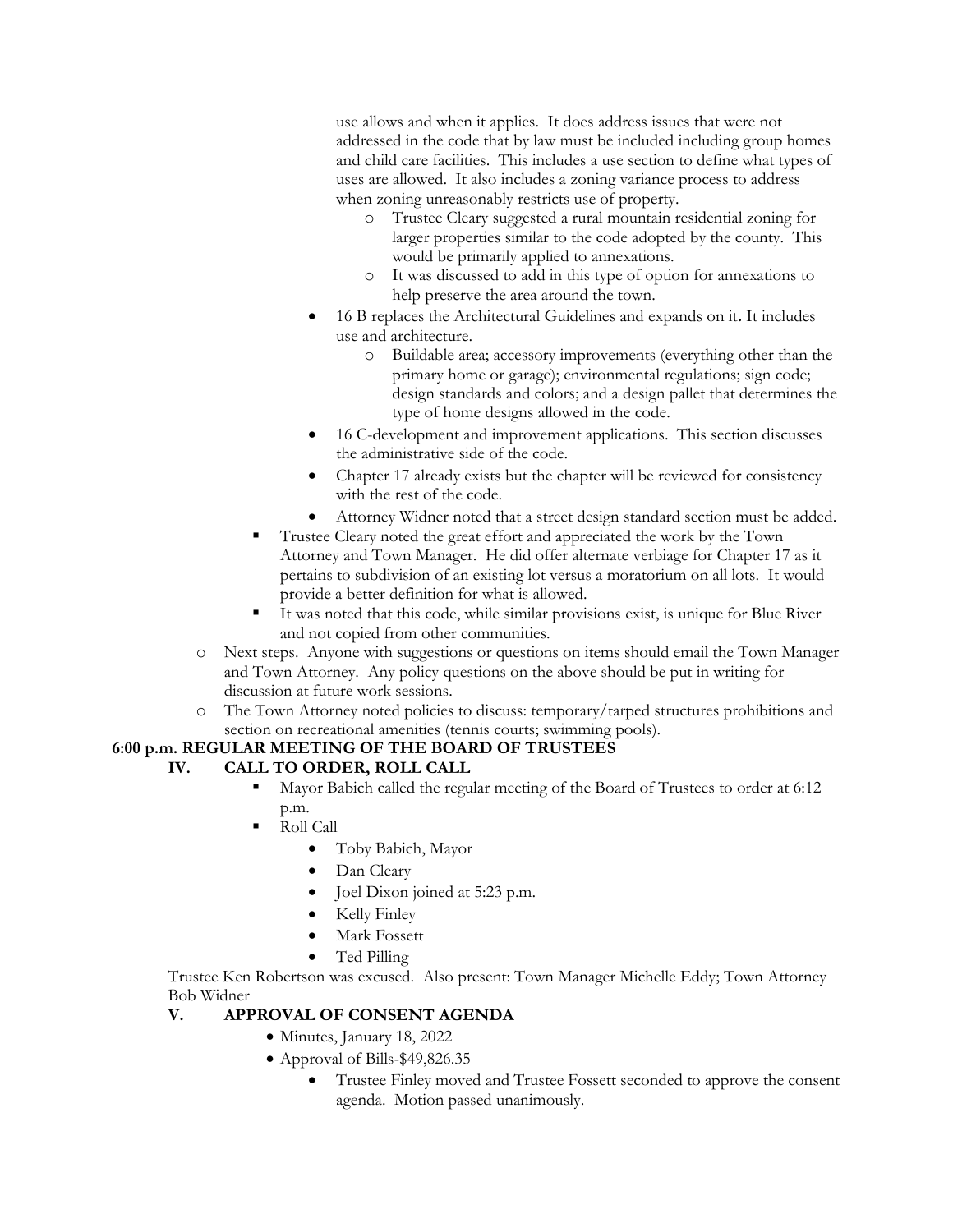### **III. COMMUNICATIONS TO TRUSTEES**

- Citizen Comments (Non-Agenda Items Only**- 3-minute limit please**). Any written communications are included in the packet.
	- Email communication from Bryce Cole, Blue Rock Drive regarding ADU's.
	- Jonah Cleary noted he is attending the meeting and taking notes as part of his merit badge. The Mayor welcomed him to the meeting.

## **VI. NEW BUSINESS**

- Discussion of Committee reporting and appointments
	- **i.** Mayor Babich opened the conversation concerning committee reporting. He noted that it is important to have committees provide reports into the packets to allow the Trustees understand what is being discussed and worked on. It was noted that this would be a simple report.
		- **1.** Discussion about how to submit the reports, in person or in writing would be allowed. The written report would suffice versus having the Trustee reports every meeting. It would be a highlight report in the packet. This would include Transit; Wildfire and Upper Blue. The internal committees ( Citizen Advisory and Trails) would be more formal but the reports be submitted by the chairs with the chairs attending as a backup for requests.
		- **2.** It was suggested to just include minutes from the meetings unless there is a formal project or recommendation. Those serving on the outside committee meetings could submit a brief report and nothing formal.
	- **ii.** Mayor Babich reviewed an email from a committee/commission member frustrated about the use of zoom and virtual meetings. He noted it is being handled and addressed by the Mayor and the PZ liaison.
	- **iii.** Mayor Babich reviewed the request from the Open Space and Trails chairs as it pertains to Paul Semmer remaining on both Blue River and Summit County Open Space and Trails Committees. This currently is not allowed in the guidelines with the opportunity to appeal. The Mayor discussed options.
		- **1.** Discussion to allow Mr. Semmer remain on both with the understanding that when there is a potential conflict, the Town of Blue River be his primary allegiance.
		- **2.** Discussion of a concern as to whether or not the town would know what is said and where the allegiance would lie. It was asked if Paul wanted to stay on both as the request came from the chairs.
		- **3.** Discussion that it would need to be made clear that anyone sitting on multiple committees would need to prioritize Blue River including confidentiality. It was asked if there any conflict of interest the member will recuse themselves.
		- **4.** It is the consensus to allow Paul to remain on both committees with the above noted.

#### **W. REPORTS**

- Mayor
- Trustees
	- Citizen Advisory Committee-Trustee Finley
		- Trustee Finley reported the meeting was postponed to next week. The Committee will be reviewing the results of the community survey on STRs and noted it was one of the most successful ones done to date. Depending on the election there may be seats open in the spring. The Committee will reviewing scholarships and the community fund.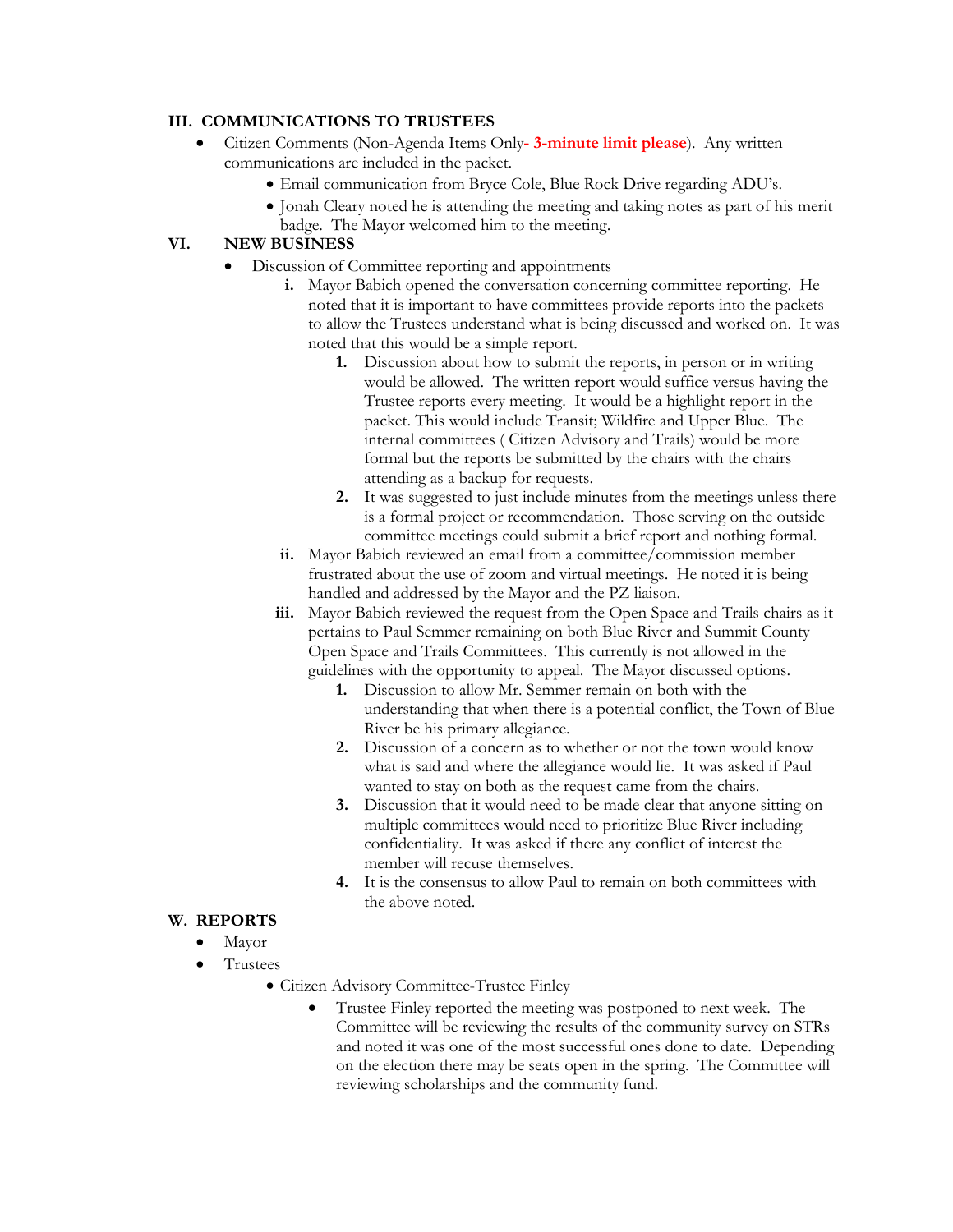- Trustee Cleary suggested separating the Noxious Weed Board from the Citizen Advisory Committee. Trustee Finley explained the reason the Board is under Citizen Advisory and need to have the Citizen Advisory Committee remain as the Noxious Weed Board. Discussion of how to incorporate citizen input on the Noxious Weed Board.
- Open Space & Trails Committee-Trustee Dixon
	- Trustee Dixon reported they have been having a good discussion on the mapping and addressing items.
	- The Mayor inquired about the term being used by the committee "Social Trail". Trustee Dixon stated that it is a path/trail that is not recognized as a trail but being used by the public. It was noted that this should not be promoted as a trail and should be known it is trespassing.
	- Discussion on the plan and if it is being reviewed and tweaked. It was noted that the committee is looking at reviewing it this year.
- Planning & Zoning-Trustee Robertson
	- No report.
- Transit Authority-Trustee Pilling
	- Trustee Pilling no report for the anything affecting Blue River.
- Wildfire Council-Trustee Dixon
	- Trustee Dixon and Manager Eddy reported out on the last meeting which included defensible space projects; a planned burn by the shooting range and discussion of signage for evacuation routes. Manager Eddy noted information on Defensible Space grants will be out soon.
- CDOT-Trustee Fossett
	- Trustee Fossett reported there will be a meeting in March.
- Upper Blue Planning Commission-Trustee Cleary
	- Trustee Cleary reported on a potential development of a parcel off of CR789 and a concern of access and a potential trail realignment in that area that might connect to Blue River. This may come to the Trails committee.
- Attorney's Report
	- Attorney Widner did not have a report.

#### **VI. OTHER BUSINESS**

• Mayor Babich noted the candidates forum has been postponed.

There being no further business before the Board of Trustees, Trustee Finley moved and Trustee Fossett seconded to adjourn the meeting at 7:21 p.m. Motion passed unanimously.

#### **Next Meeting, Tuesday, March 15, 2022**

Respectfully submitted:

Michelle Eddy, Town Clerk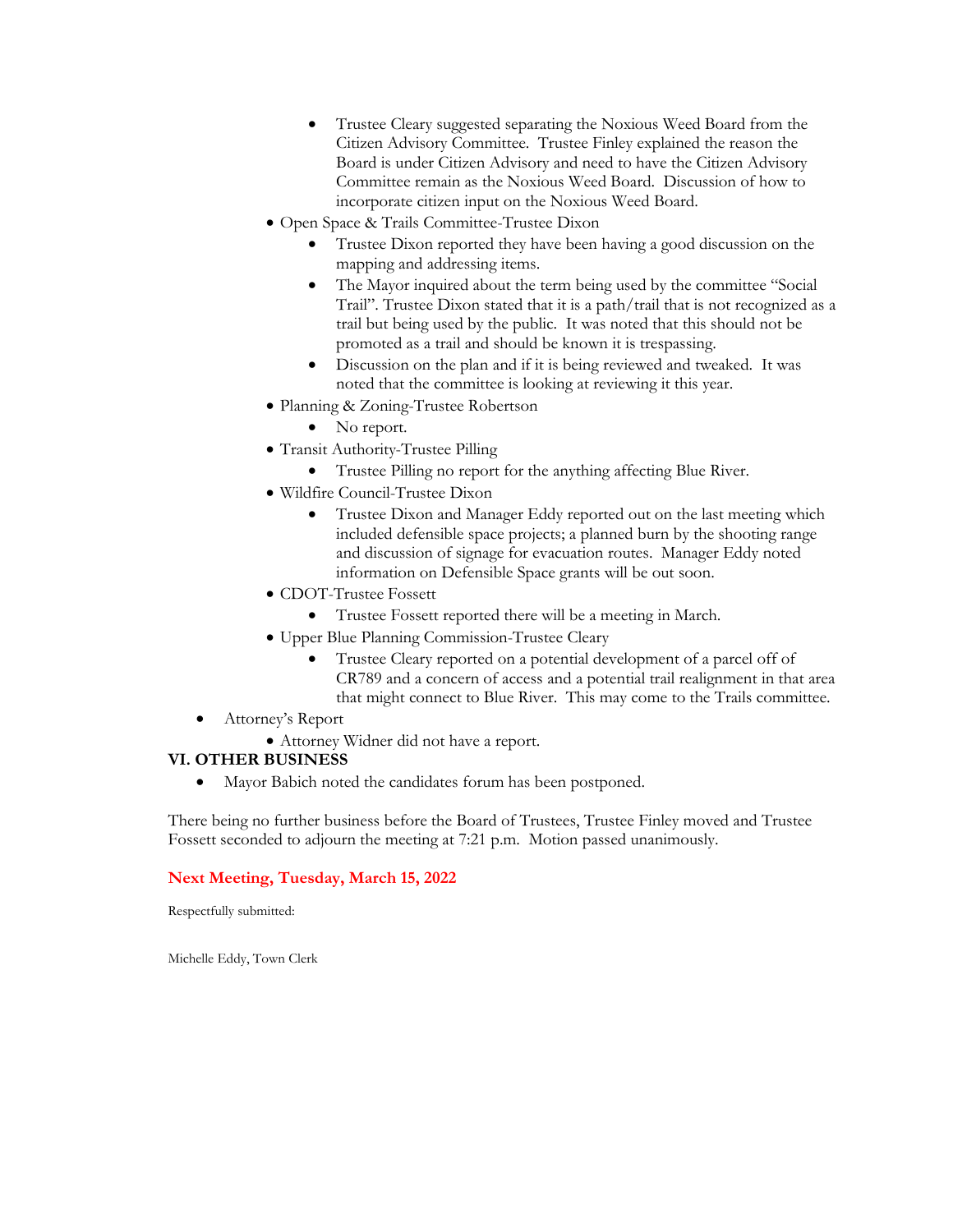#### **RESOLUTION 2022-02**

#### A RESOLUTION OF THANKS FOR THE SERVICES OF DAN CLEARY AS TRUSTEE OF THE TOWN OF BLUE RIVER.

WHEREAS, Dan Cleary was elected to the office of Trustee of the Town of Blue River in 2014 and thereafter served as Trustee until 2022; and

WHEREAS, Dan Cleary has served the Town well; and

WHEREAS, his presence will be missed.

NOW, THEREFORE, BE IT RESOLVED THAT:

1. The thanks of the Board of Trustees and the residents of the Town of Blue River are extended to Dan Cleary.

2. This Resolution shall be spread at large in the minutes of this meeting and a certified copy thereof delivered to his.

ADOPTED at a regular meeting of the Board of Trustees the 15<sup>th</sup> day of March 2022.

 $\frac{1}{2}$  ,  $\frac{1}{2}$  ,  $\frac{1}{2}$  ,  $\frac{1}{2}$  ,  $\frac{1}{2}$  ,  $\frac{1}{2}$  ,  $\frac{1}{2}$  ,  $\frac{1}{2}$  ,  $\frac{1}{2}$  ,  $\frac{1}{2}$  ,  $\frac{1}{2}$  ,  $\frac{1}{2}$  ,  $\frac{1}{2}$  ,  $\frac{1}{2}$  ,  $\frac{1}{2}$  ,  $\frac{1}{2}$  ,  $\frac{1}{2}$  ,  $\frac{1}{2}$  ,  $\frac{1$ 

ATTEST:

Mayor

Town Clerk

\_\_\_\_\_\_\_\_\_\_\_\_\_\_\_\_\_\_\_\_\_\_\_\_\_\_\_\_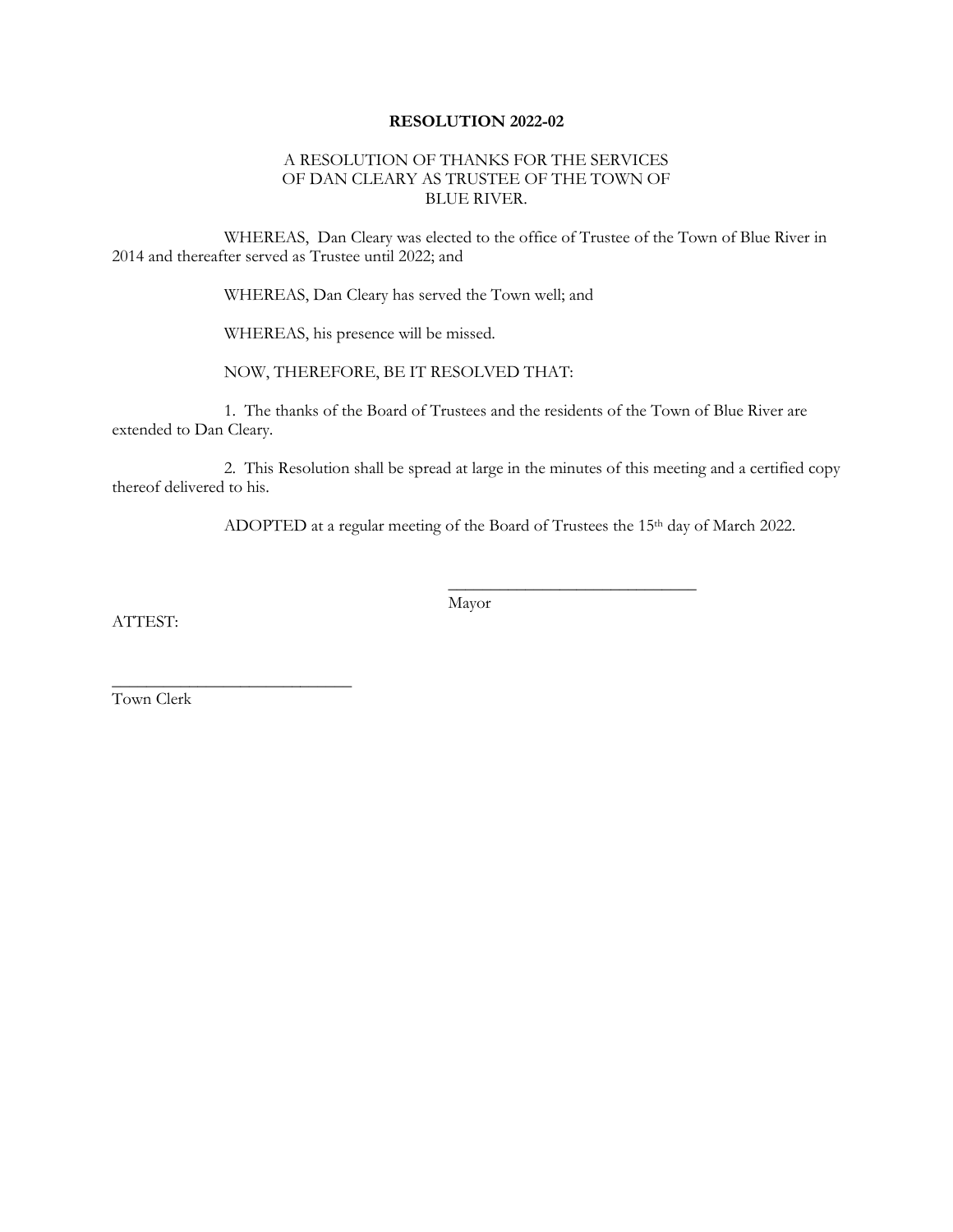#### **RESOLUTION 2022-03**

#### A RESOLUTION OF THANKS FOR THE SERVICES OF KEN ROBERTSON AS TRUSTEE OF THE TOWN OF BLUE RIVER.

WHEREAS, Ken Robertson was elected to the office of Trustee of the Town of Blue River in 2014 and thereafter served as Trustee until 2022; and

WHEREAS, Ken Robertson has served the Town well; and

WHEREAS, his presence will be missed.

NOW, THEREFORE, BE IT RESOLVED THAT:

1. The thanks of the Board of Trustees and the residents of the Town of Blue River are extended to Ken Robertson.

2. This Resolution shall be spread at large in the minutes of this meeting and a certified copy thereof delivered to him.

ADOPTED at a regular meeting of the Board of Trustees the 15<sup>th</sup> day of March 2022.

 $\frac{1}{2}$  ,  $\frac{1}{2}$  ,  $\frac{1}{2}$  ,  $\frac{1}{2}$  ,  $\frac{1}{2}$  ,  $\frac{1}{2}$  ,  $\frac{1}{2}$  ,  $\frac{1}{2}$  ,  $\frac{1}{2}$  ,  $\frac{1}{2}$  ,  $\frac{1}{2}$  ,  $\frac{1}{2}$  ,  $\frac{1}{2}$  ,  $\frac{1}{2}$  ,  $\frac{1}{2}$  ,  $\frac{1}{2}$  ,  $\frac{1}{2}$  ,  $\frac{1}{2}$  ,  $\frac{1$ 

ATTEST:

Mayor

Town Clerk

\_\_\_\_\_\_\_\_\_\_\_\_\_\_\_\_\_\_\_\_\_\_\_\_\_\_\_\_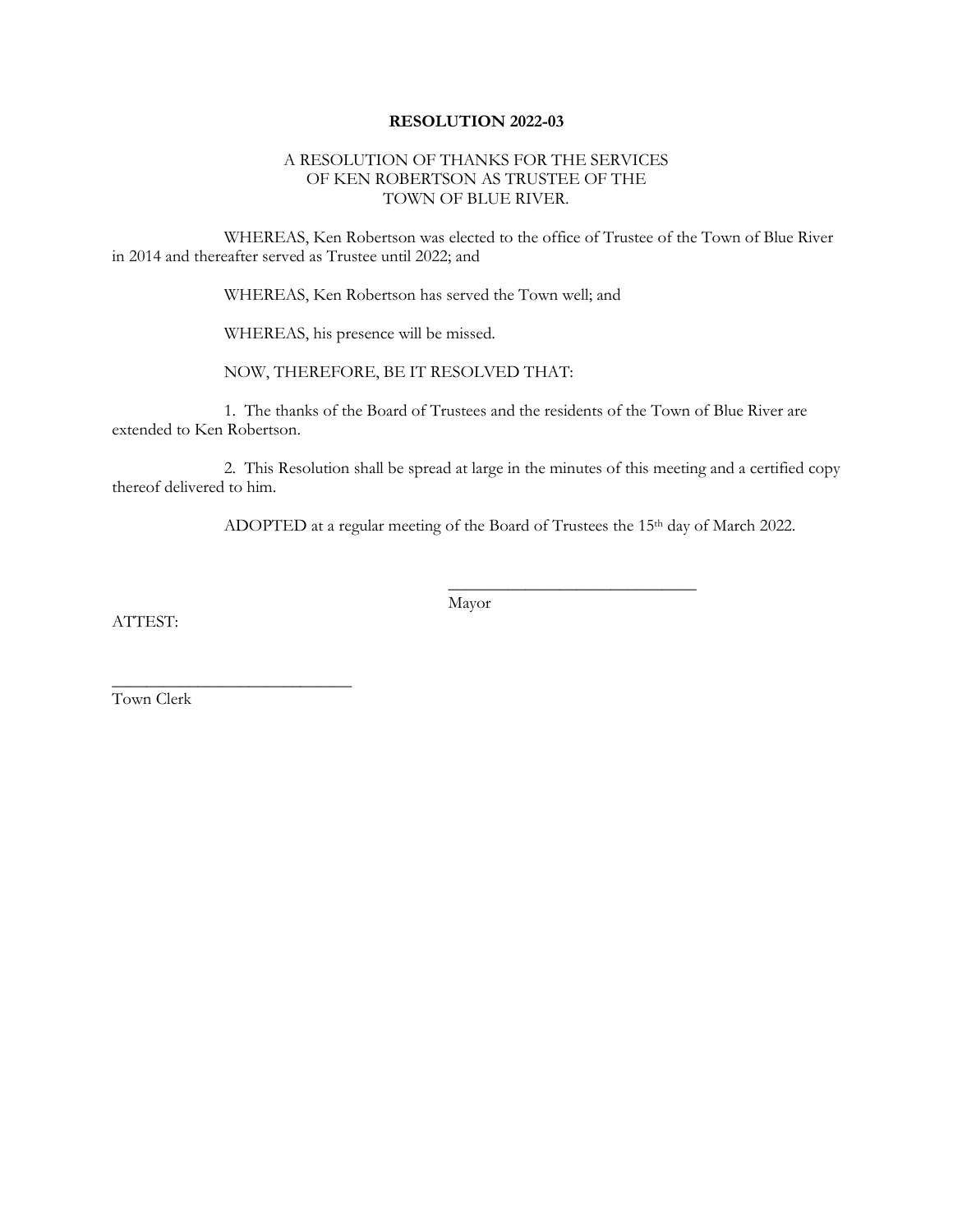

**Blue River Staff Report** March 2022

Town of Blue River 970-547-0545<br>0110 Whispering Pines Circle michelle@town

0110 Whispering Pines Circle michelle@townofblueriver.org Blue River, CO 80424 https://townofblueriver.colorado.gov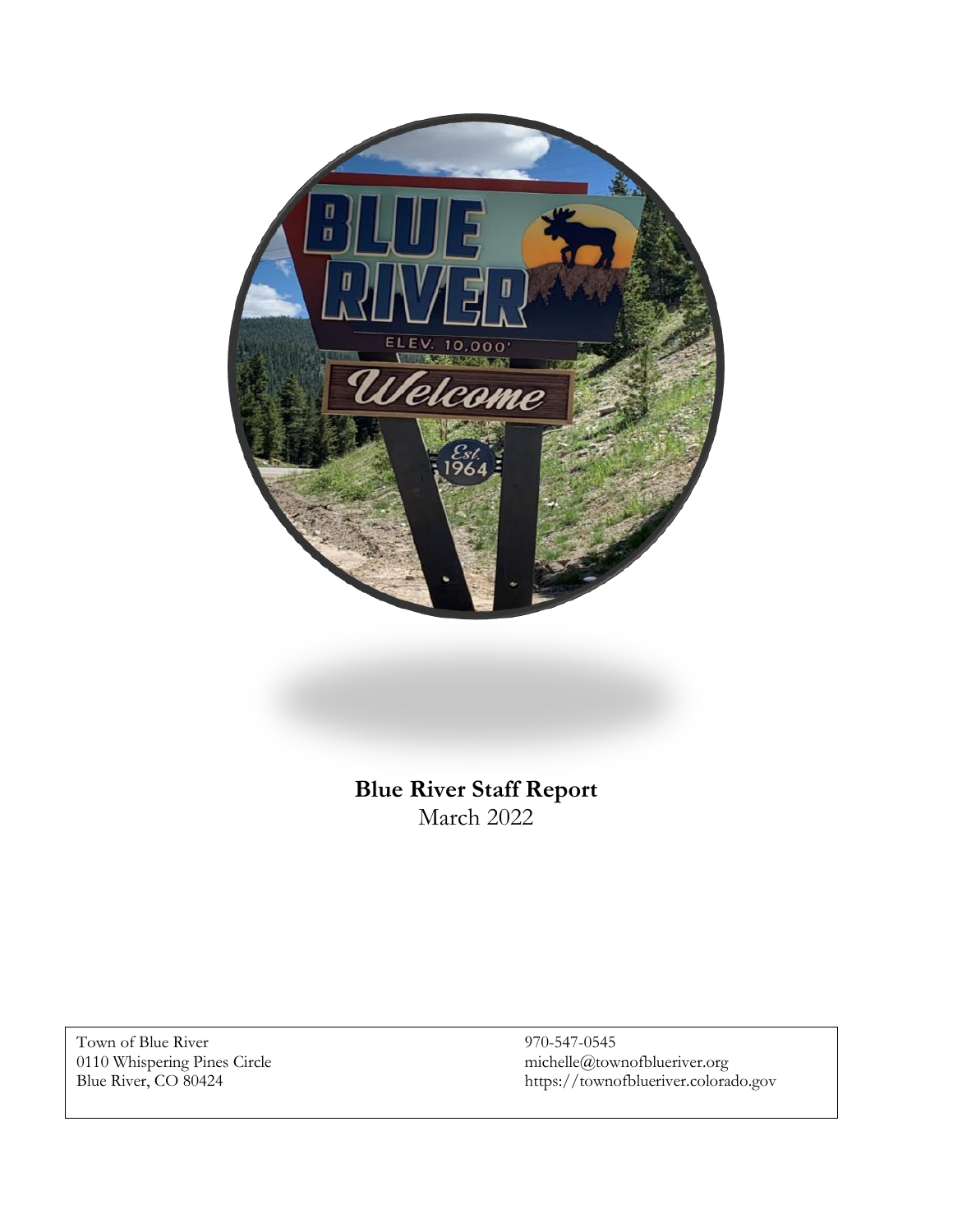

## **Communications & Happenings**

### • **2022 Election**

o The Town of Blue River will hold a mail ballot election April 5, 2022. There are three Trustee seats up for election: Dan Cleary; Ken Robertson and Ted Pilling. There are five candidates for the election. A Candidate Forum on Tuesday, March 22nd via Zoom, 6:00 p.m. Information on the candidates and the election is on the Town website. Questions may be submitted by Monday, March 21st .

### • **Spruce Creek Road Project Update**

o There is a page on the website with timeline and information. Questions may be filed via the webform.

#### **Status Updates for Spruce Creek Road:**

- Completed 811 utility locate request, in process of mapping utilities onto CAD.
- Initiating environmental review
- Progressing preliminary drainage and roadway design to preliminary design.

## **Looking ahead:**

- End of February Preliminary design available for review
	- o Utility map (approximate locations only)
	- o Preliminary roadway plans, including drainage and ditch details
- April/May 2022 Town Board Working Session for review of plans (depending on elections and new board)
- May 2022 (weather permitting): field visit and resident meeting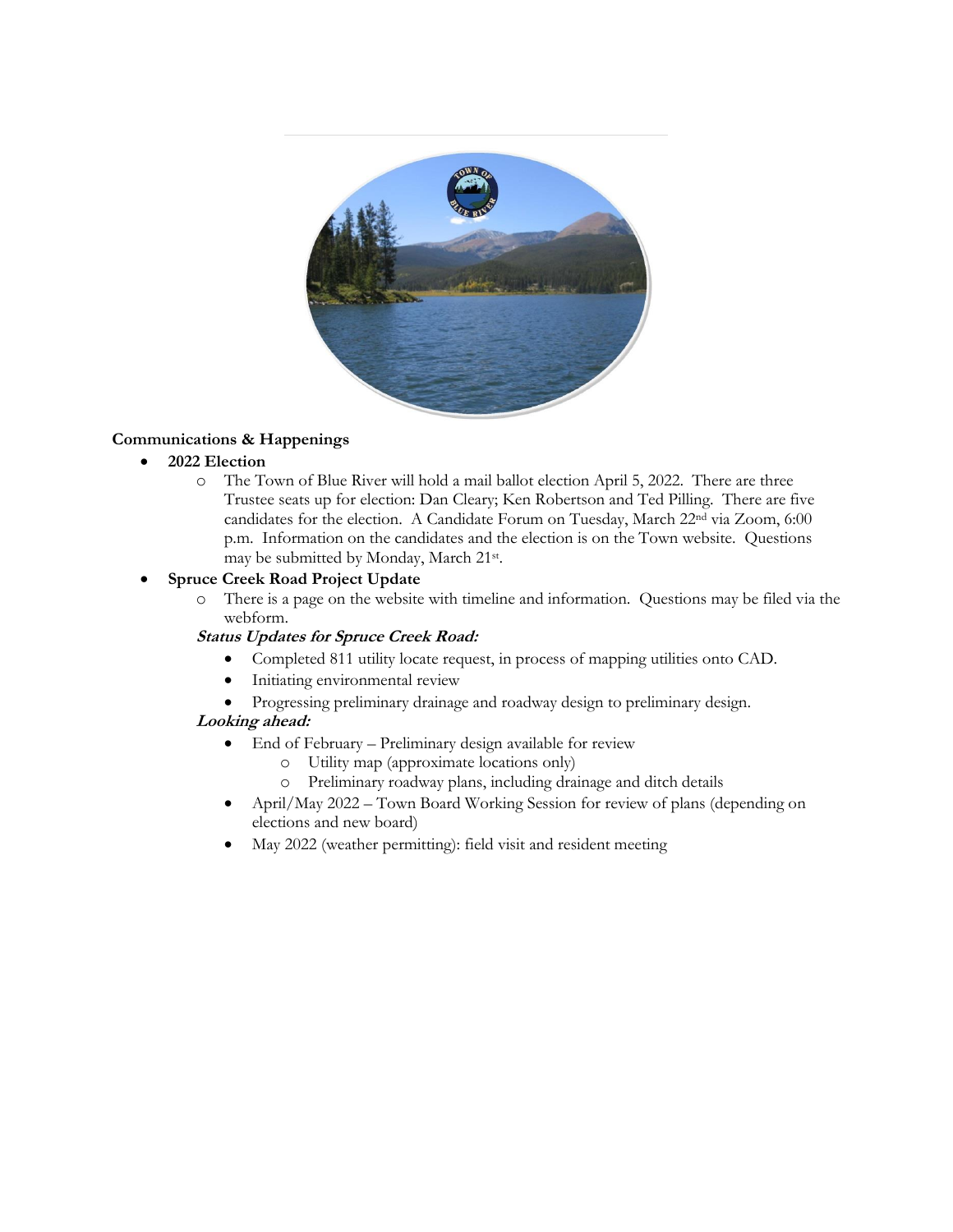# **Town Statistics**

▪

Facebook Page Likes Town-1,295 Police Department-908 Instagram-1049 followers Twitter-67 followers

Residents on Email List-963 Blue River News-1,122

**Business Licenses-238**

**Lodging Registrations-183**

**Building Statistics February 2022**

**Permits Issued: 6 YTD: 17 Inspections: 6 New Construction 2022: 0 Certificates of Occupancy: 0**

# **Municipal Court February/March 2022**

Total tickets written for February Court: 6 Total on the March Docket: 5 Total March Failure to appear(s): 0 Total March OJW(s): 0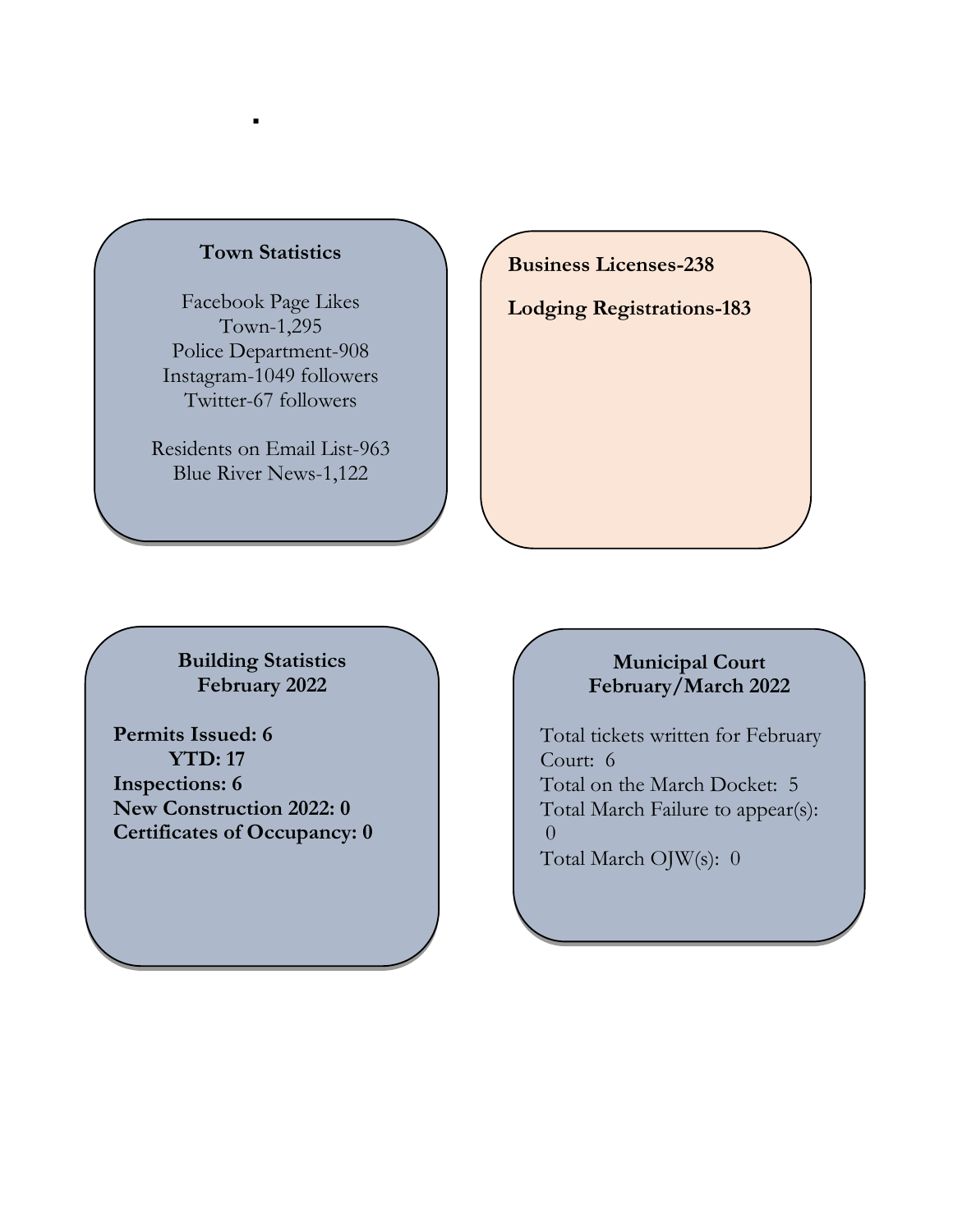

**For the month of February 2022:**

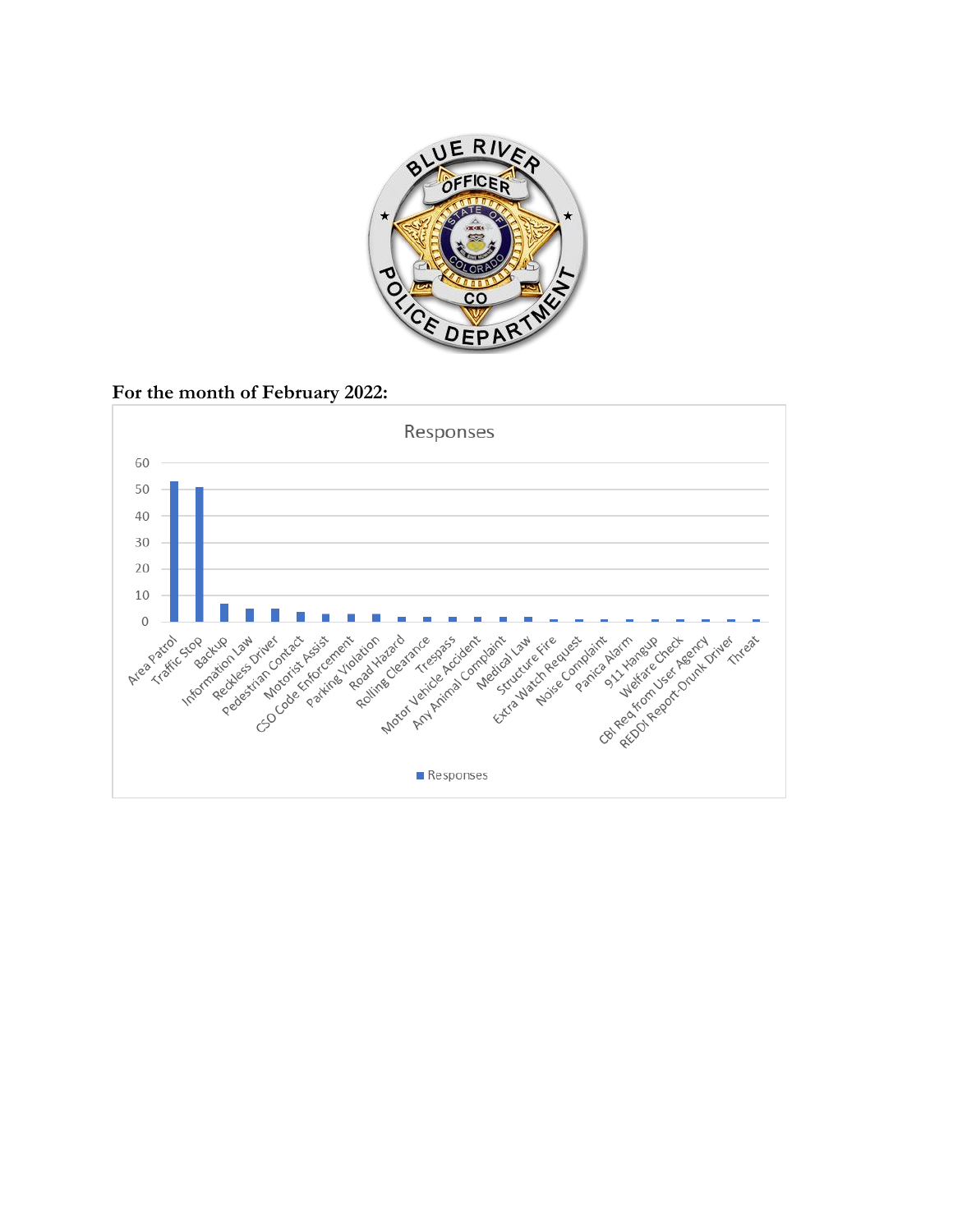

### **February 2022 Report**

For the month of February, the Blue River Police Department recorded 155 incidents.

#### **Training**

Sgt Matthews and Officer Wicklund, each completed 16 hrs of training provided by Dark Angel (Direct action response training/ Bleeding control Basic v. 1.0 course). This training was provided and covered by I-70 POST region. In addition, all officers completed their Daily training bulletins, as well as the acknowledgement in policy change. This policy change addressed new changes in crime classifications under Senate Bill SB 21-271.

#### **Critical Statistics Incident numbers**

- 1. Presentation of Weapons 0
- 2. Uses of Force  $-0$
- 3. Vehicle Pursuits 0

#### **Public Safety**

During this month, one misdemeanor arrest was recorded. We have seen increase in school bus violation. Those issues are being addressed, and three summonses were issued to violators. During County wide sergeants meeting decision was made to schedule county wide trainings sessions. First training session is scheduled in March, and training is provided by the Frisco PD. Training topics are arrest control and CQB training..

Respectfully, Ahmet Susic Chief of Police Town of Blue River Police Department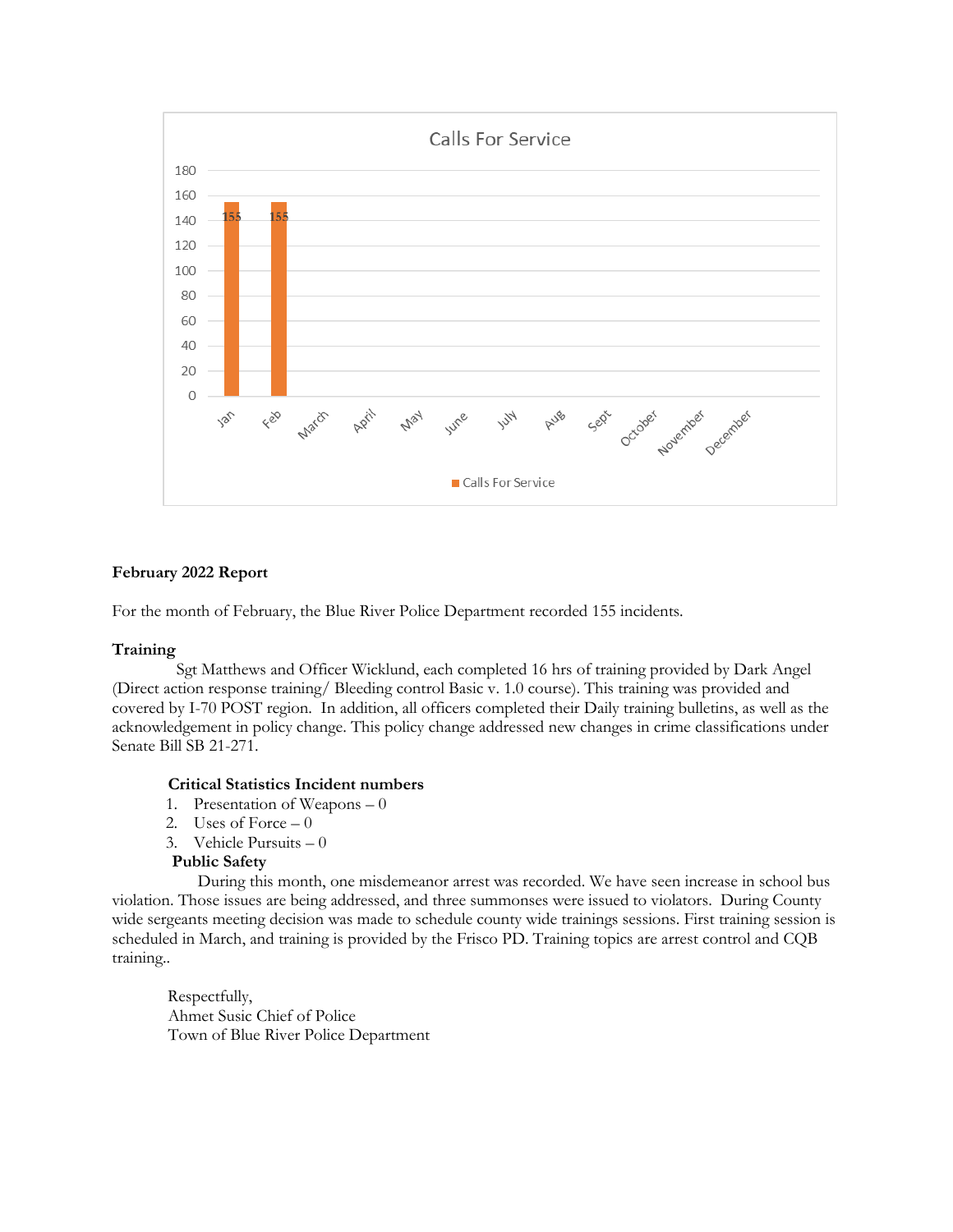

# **Financial Summary Report**

Prepared by: Michelle Eddy, Town Manager February 28, 2022

# **Revenues:**

Revenues have picked up due to strong sales and lodging tax collections. Overall revenues are up 3.06% to budget.

# **Expenses**

Overall expenses are 5.68% below budget for the year. Increase in overtime in the Police Department shows salaries are up. Scheduling is being adjusted to reduce overtime.

# **Reserve Accounts\*As of 2/28/2022**

| Unrestricted                     |                |
|----------------------------------|----------------|
| Reserve accounts Alpine Bank:    | \$1,340,128.53 |
| Reserve account First Bank:      | \$100,001.00   |
| CD's Citiwide Bank:              | \$211,251.72   |
| Colorado Trust:                  | \$535,441.22   |
| <b>CSAFE:</b>                    | \$100.00       |
| Petty Cash                       | \$1,148.16     |
| Illiquid Trust Funds:            | \$1,187.42     |
| <b>Total Unrestricted</b>        | \$2,189,258.03 |
| Restricted                       |                |
| American Rescue Plan Funds:      | \$115,752.71   |
| <b>Conservation Trust:</b>       | \$113,947.54   |
| <b>Total Reserves Restricted</b> | \$229,700.25   |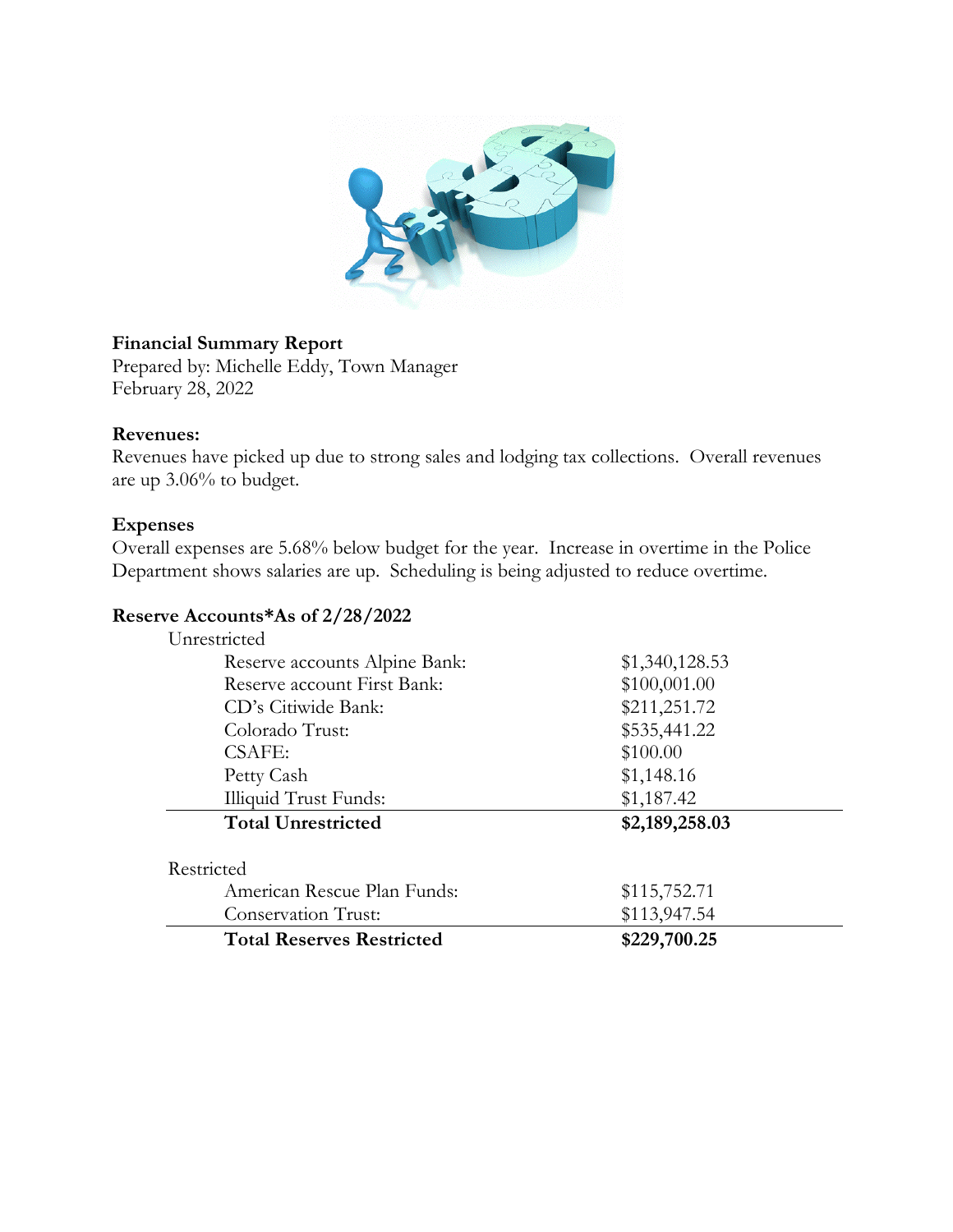

Blue River Citizen Advisory Committee February 22, 2022 \*\*Meeting moved to March 9<sup>th\*\*</sup> 6:00p.m.-8:00 p.m.

## **Meeting held via Zoom**.

*The Blue River Citizen Advisory Committee will be the liaison between the Town of Blue River residents and the Town Trustees to develop; improve and elongate the quality of life and prosperity of Blue River.*

## **I. Call to Order**

o Chair Noah Hopkins called the meeting to order at 6:11 p.m.

## **II. Roll Call**

- o Noah Hopkins-Chair
- o Pauline Stein
- o Tim West

Also present: Town Manager Michelle Eddy.

Absent: Christine Armitage; Steve Kucera; Bruce Queen; Doug Smith Excused: Board Liaison Kelly Finley

It was noted that this would be Tim West's last meeting as he has moved to Breckenridge. As of March 1<sup>st</sup>. He thanked everyone and expressed his gratitude for being a part of the committee.

## **III. Short-term Rental Survey-45 minutes**

- o Town Manager Eddy opened the discussion with an overview of the information and brief points to help frame the conversation. It was noted that the goal is to review the information and provide the Board of Trustees with any recommendations.
	- There were 301 responses. Two responses were from residents just outside town limits. There were two additional responses that appeared to be duplicates based on emails. Discussion as to whether or not that affected the overall outcome and whether or not they should be deleted.
	- Town Manager Eddy noted that 57% of the responses were from those who are either full-time residents or second homeowners who do not rent.
	- The majority by 11 percentage points do not feel there should be a cap. If there is a cap, the majority by 13 percentage points feel it should be town wide.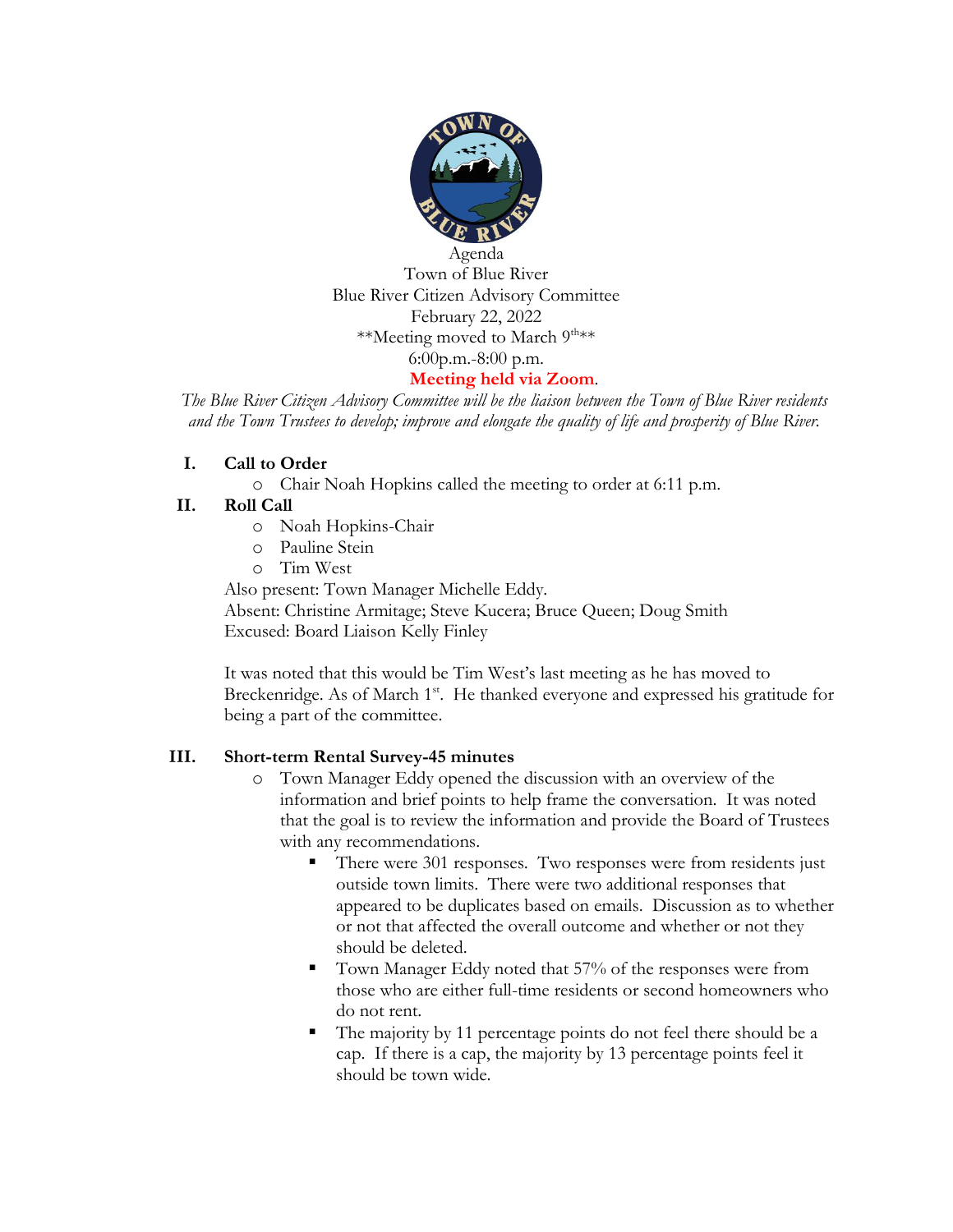- Manager Eddy noted the questions on percentages for short-term; longer-term and full-time were all over the place. It was noted that 76 responses (31%) felt there shouldn't be a limit and open market.
- $\blacksquare$  The majority (64%) feel favorably about short-term rentals and only 37% feel negatively about short-term rentals. 83% of respondents felt there was a role for short-term rentals in the community.
- 55% of respondents do not feel short-term rentals are changing the character.
- o Discussion about proposed recommendations. The committee was supportive of proposed staff recommendations.
- o Discussion of what a balance should look like. Discussion that the Trustees should take their time making a decision and develop a position that fits the community. Discussion that more time is needed to review the data.

# **IV. Summit HS Scholarship Review**

- o Three applications were received.
- o Noah moved and Pauline seconded to approve the scholarships for the budgeted amount of \$3,000. Motion passed.
- **V. 2022 Goals/Calendar-Tabled**
	- o **Programs/Events**
		- **Set Calendar**
	- o **Resident Communications-ideas**
	- o **Community Fund**
		- **Review revised application**
		- **Set funding calendar**
- **VI. Meeting dates/Schedule**
- **VII. Committee Openings**
- **VIII. Next Meeting**
	- o **March 29, 2022**

**Respectfully Submitted: Michelle Eddy Town Clerk/Manager**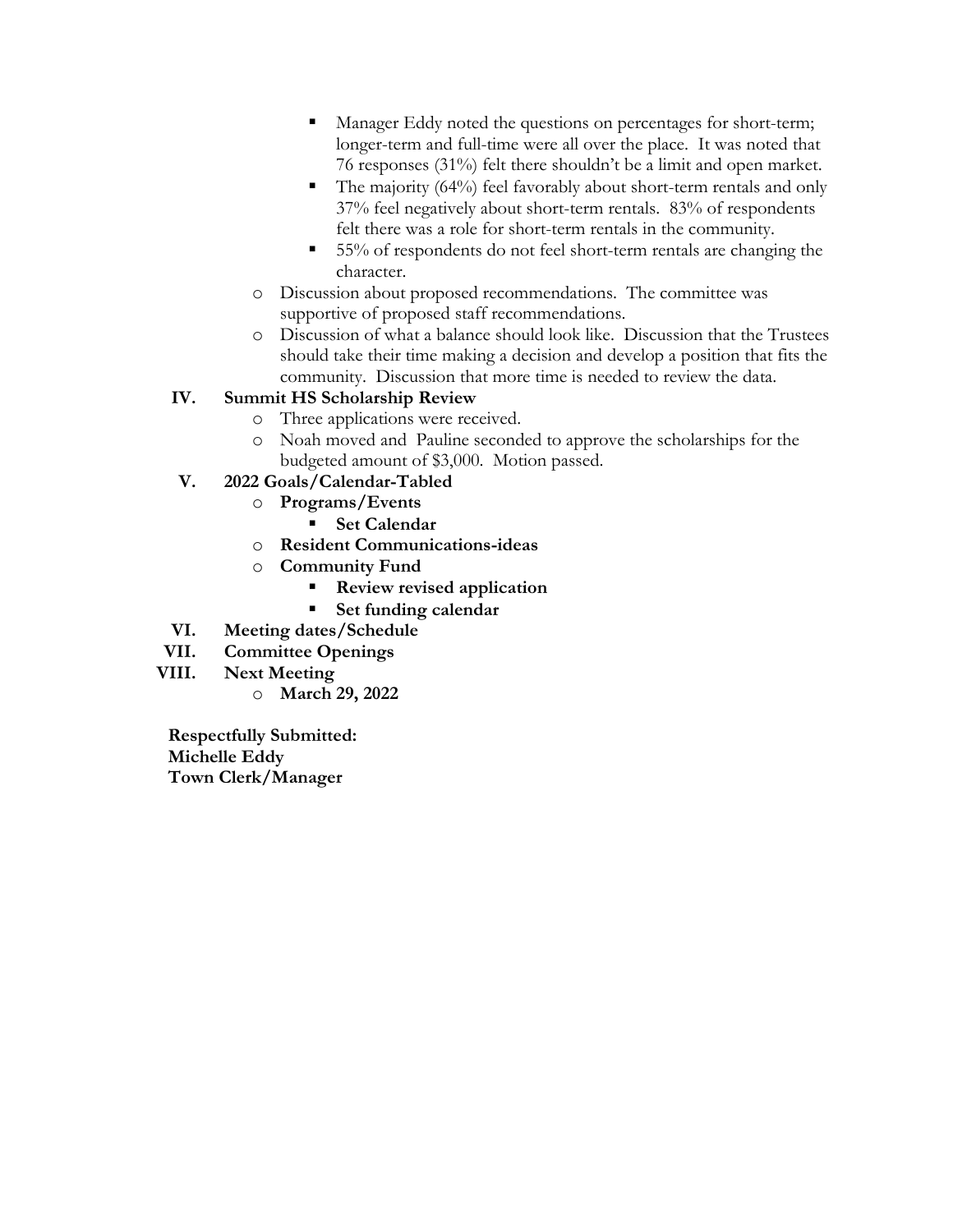

#### Blue River Open Space & Trails Committee Tuesday, March 8, 2022 6:00 p.m. Minutes

The Open Space & Trails Committee meeting was held In-Person and via Zoom. The public was invited to attend.

#### **Mission Statement**

*To assist the Board of Trustees with determining possible trail projects mainly geared towards enhancement of existing trails and possible future trails within the Town of Blue River*

Committee Members attending in Person: Chair Wiley Asher, Paul Semmer Committee Members attending via Zoom: Vice Chair Ben Kadlec, Bob Rehor Also in attendance in Person: Board Liaison – Trustee Joel Dixon; Deputy Clerk John DeBee Excused: Adrienne Stuckey

- I. Call to Order at 6:00 p.m.
- II. Roll Call

#### III. Approval of Agenda

- Semmer requested an item be added to the agenda regarding discussion of the Committee Report back to the Board of Trustees.
- A Motion was made by Asher to approve the Agenda with this item added. This motion was seconded by Kadlec.
- IV. Approval of Minutes from February 2022 meeting
	- A Motion was made by Asher to approve the Minutes. This motion was seconded by Semmer.
- V. Public Comments
	- None
- VI. Open Space Management Activities Part IV
	- Committee report to Trustees the discussion involved holding an executive session and/or executive work session. This discussion encompassed inviting the Board of Trustees to the Open Space & Trails meeting in April as a work session and holding an executive session in May. The discussion also involved the Committee and/or Member being involved in the update of the Land Use Codes. Trustee Dixon will bring these topics up at the March Trustees meeting.